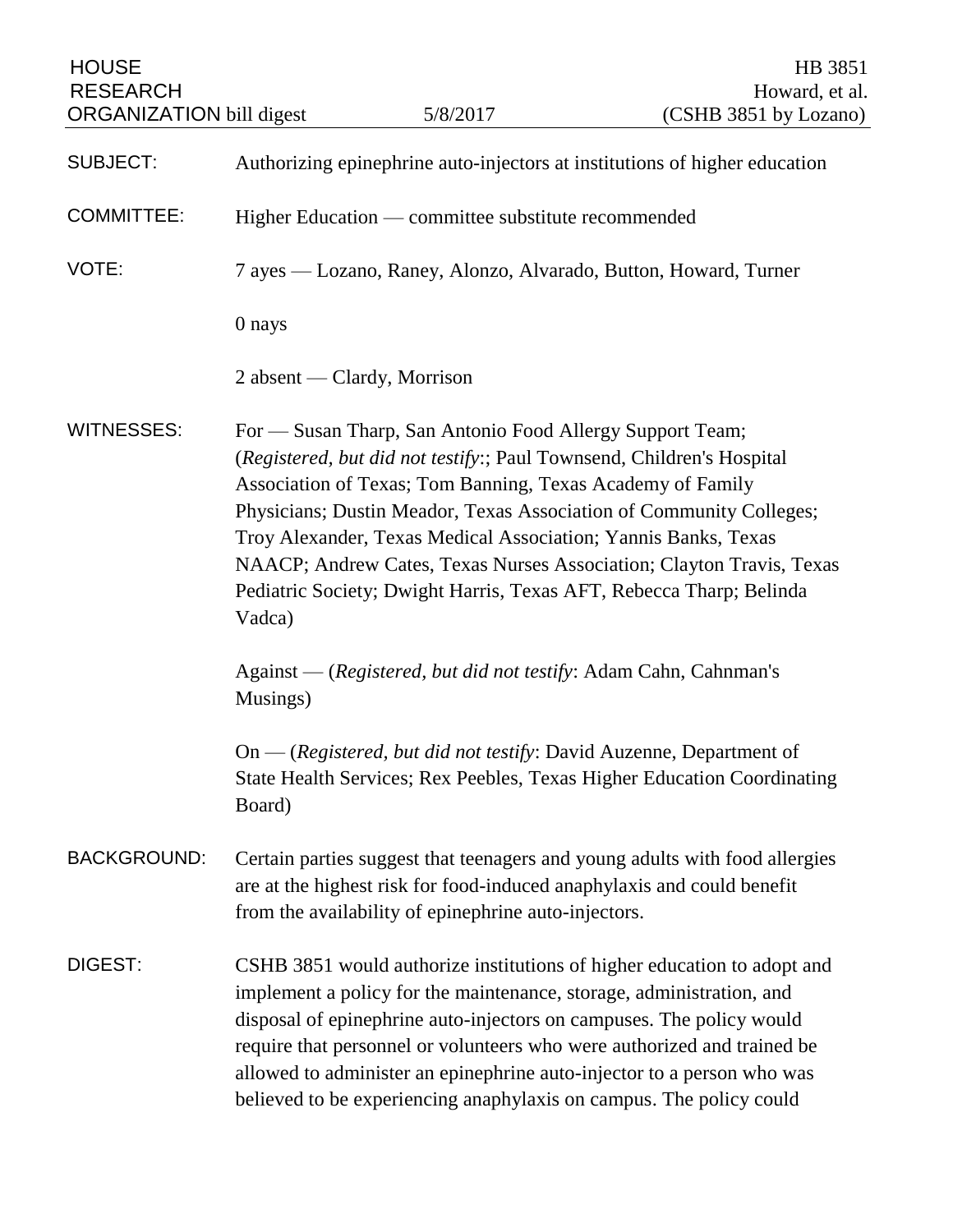## HB 3851 House Research Organization page 2

allow for those personnel and volunteers to perform the same service for a person in shock at an off-campus event or while in transit to an offcampus event sponsored by the institution.

After consulting with an advisory committee on the administration of epinephrine auto-injectors, the commissioner of state health services would be required to adopt rules on their maintenance, storage, administration, and disposal to include:

- the number of epinephrine auto-injectors available at each campus;
- the process to check the inventory of epinephrine auto-injectors for expiration and replacement; and
- the amount of training required for personnel or volunteers to administer an epinephrine auto-injector.

The supply of epinephrine auto-injectors on campus would have to be stored in a secure location and accessible to authorized and trained personnel or volunteers. The bill also would require an institution to issue a report within 10 days of the administration of an epinephrine autoinjector to the physician who prescribed the epinephrine auto-injector and the commissioner of state health services. The report would be required to include:

- the age of the person who was administered the epinephrine;
- whether the person who received the epinephrine shot was a student, a personnel member, or a visitor;
- the physical location where the epinephrine auto-injector was administered;
- the number of doses of epinephrine auto-injector administered;
- the title of the person who administered the epinephrine autoinjector; and
- any other information required by the commissioner of state health services.

The bill would require institutions that adopted a policy on administering an epinephrine auto-injector have personnel or volunteers who were